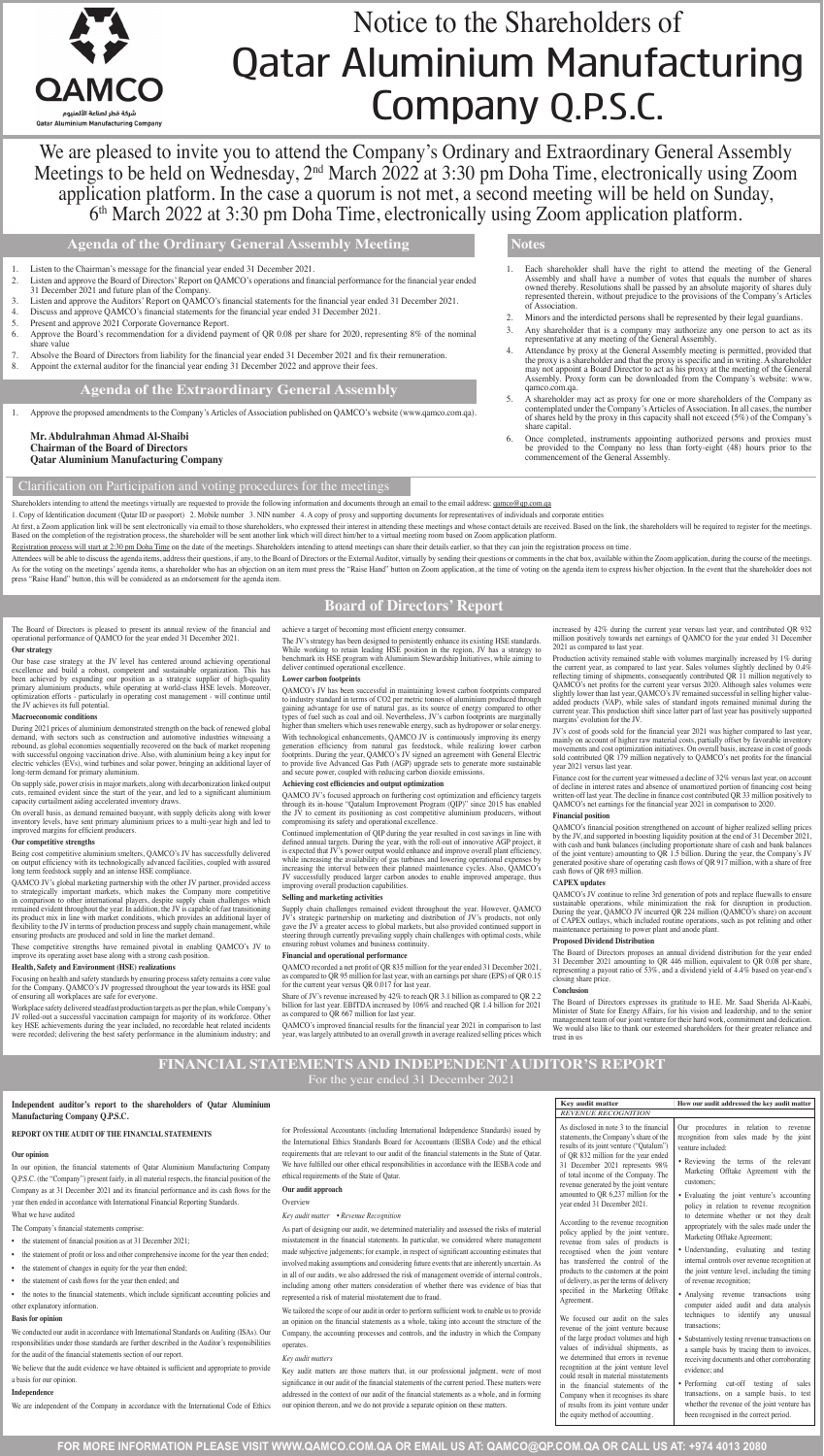# **FOR MORE INFORMATION PLEASE VISIT WWW.QAMCO.COM.QA OR EMAIL US AT: QAMCO@QP.COM.QA OR CALL US AT: +974 4013 2080**

# **Other information**

The Directors are responsible for the other information. The other information comprises the Annual Report (but does not include the financial statements and our auditor's report thereon), which we obtained prior to the date of this auditor's report.

Our opinion on the financial statements does not cover the other information and we do not and will not express any form of assurance conclusion thereon. In connection with our audit of the financial statements, our responsibility is to read the other information identified above and, in doing so, consider whether the other information is materially inconsistent with the financial statements or our knowledge obtained in the audit, or otherwise appears to be materially misstated.

The Directors are responsible for the preparation and fair presentation of the financial statements<br>in accordance with International Financial Reporting Standards and with the requirements of the<br>Qatar Commercial Companies and for such internal control as management determines is necessary to enable the preparation of financial statements that are free from material misstatement, whether due to fraud or error.

If, based on the work we have performed, on the other information that we obtained prior to the date of this auditor's report, we conclude that there is a material misstatement of this other information, we are required to report that fact. We have nothing to report in this regard. **Responsibilities of management and those charged with governance for the financial**

Our objectives are to obtain reasonable assurance about whether the financial statements as a whole are free from material misstatement, whether due to fraud or error, and to issue an auditor's report that includes our opinion. Reasonable assurance is a high level of assurance, but is not a guarantee that an audit conducted in accordance with ISAs will always detect a material misstatement when it exists. Misstatements can arise from fraud or error and are considered material if, individually or in the aggregate, they could reasonably be expected to influence the economic decisions of users taken on the basis of these financial statements

#### **statements**

In preparing the financial statements, the Directors are responsible for assessing the Company's ability to continue as a going concern, disclosing, as applicable, matters related to going concern and using the going concern basis of accounting unless the Directors either intends to liquidate the Company or to cease operations, or have no realistic alternative but to do so.

Those charged with governance are responsible for overseeing the Company's financial reporting process.

## **Auditor's responsibilities for the audit of the financial statements**

• Evaluate the overall presentation, structure and content of the financial statements, including the disclosures, and whether the financial statements represent the underlying transactions and events in a manner that achieves fair presentation.

As part of an audit in accordance with ISAs, we exercise professional judgment and maintain professional scepticism throughout the audit. We also:

Further, as required by the Qatar Commercial Companies Law number 11 of 2015, as amended by Law number 8 of 2021, we report that:

• Identify and assess the risks of material misstatement of the financial statements, whether due to fraud or error, design and perform audit procedures responsive to those risks, and obtain audit evidence that is sufficient and appropriate to provide a basis for our opinion. The risk of not detecting a material misstatement resulting from fraud is higher than for one resulting from error, as fraud may involve collusion, forgery, intentional omissions, misrepresentations, or the override of internal control.

• The Company has maintained proper books of account and the financial statements are in agreement there with

• Nothing has come to our attention, which causes us to believe that the Company has breached any of the provisions of the Qatar Commercial Companies Law number 11 of 2015, as amended by Law number 8 of 2021, or of its Articles of Association, which would materially affect the reported results of its operations or its financial position as at 31 December 2021.

• Obtain an understanding of internal control relevant to the audit in order to design audit procedures that are appropriate in the circumstances, but not for the purpose of expressing an opinion on the effectiveness of the Company's internal control.

• Evaluate the appropriateness of accounting policies used and the reasonableness of accounting estimates and related disclosures made by the Directors.

• Conclude on the appropriateness of the Directors' use of the going concern basis of accounting and, based on the audit evidence obtained, whether a material uncertainty exists related to events or conditions that may cast significant doubt on the Company's ability to continue as a going concern. If we conclude that a material uncertainty exists, we are required to draw attention in our auditor's report to the related disclosures in the financial statements or, if such disclosures are inadequate, to modify our opinion. Our conclusions are based on the audit evidence obtained up to the date of our auditor's report. However, future events or conditions may cause the Company to cease to continue as a going concern.

We communicate with those charged with governance regarding, among other matters, the planned scope and timing of the audit and significant audit findings, including any significant deficiencies in internal control that we identify during our audit.

We also provide those charged with governance with a statement that we have complied with ethical requirements regarding independence, and to communicate with relationships and other matters that may reasonably be thought to bear on our independence, and where applicable, actions taken to eliminate threats or safeguards applied.

From the matters communicated with those charged with governance, we determine those matters that were of most significance in the audit of the financial statements of the current period and are therefore the key audit matters. We describe these matters in our auditor's report unless law or regulation precludes public disclosure about the matter or when, in extremely rare circumstances, we determine that a matter should not be communicated in our report because the adverse consequences of doing so would reasonably be expected to outweigh the public interest benefits of such communication.

# **REPORT ON OTHER LEGAL AND REGULATORY REQUIREMENTS**

As disclosed in Note 1 to the financial statements, during the year Law Number 8 of 2021 came into effect, amending certain provisions of the Qatar Commercial Companies Law number 11 of 2015. As of the year ended 31 December 2021, the Company is in the process of assessing the impact of these amendments.

• We have obtained all the information we considered necessary for the purpose of our audit;

• The financial information included in the Annual Report is in agreement with the books and records of the Company; and

For and on behalf of PricewaterhouseCoopers – Qatar Branch Qatar Financial Market Authority registration number 120155

#### **Mark Menton**

Auditor's registration number 364 Doha, State of Qatar 3 February 2022

# **STATEMENT OF FINANCIAL POSITION**

**As at 31 December**

*(All amounts expressed in Qatari Riyals ('000') unless otherwise stated)*

|                               | <b>Notes</b> | 2021      | 2020      |
|-------------------------------|--------------|-----------|-----------|
| Assets                        |              |           |           |
| Non-current asset             |              |           |           |
| Investment in a joint venture |              | 5.214.525 | 5.357.147 |

| 9,532     | 530       |
|-----------|-----------|
| 437,153   | 233.361   |
| 785,238   | 206.298   |
| 1.231.923 | 440.189   |
| 6,446,448 | 5.797.336 |
|           |           |

In particular, information about significant areas of estimation uncertainty and critical judgments in applying accounting policies that have the most significant effect on the amounts recognised in the financial statements is included in note 11

| <b>Equity and liabilities</b>       |    |           |           |
|-------------------------------------|----|-----------|-----------|
| <b>Equity</b>                       |    |           |           |
| Share capital                       | 5  | 5,580,120 | 5.580.120 |
| Legal reserve                       | 6  | 268       |           |
| Retained earnings                   |    | 793,088   | 174,980   |
| <b>Total equity</b>                 |    | 6,373,476 | 5,755,100 |
|                                     |    |           |           |
| <b>Liabilities</b>                  |    |           |           |
| <b>Current liabilities</b>          |    |           |           |
| Other payables                      | 10 | 66,322    | 37.510    |
| Due to related parties              | 9  | 6,650     | 4.726     |
| <b>Total current liabilities</b>    |    | 72.972    | 42.236    |
| <b>Total equity and liabilities</b> |    | 6,446,448 | 5,797,336 |

The financial statements were authorised for issue by the Board of Directors on 3 February 2022, and were signed on its behalf by:

**Abdulrahman Ahmad Al-Shaibi Ahmad Saeed Al-Amoodi**

Chairman Vice Chairman

# **STATEMENT OF PROFIT OR LOSS AND OTHER COMPREHENSIVE INCOME For the year ended 31 December**

*(All amounts expressed in Qatari Riyals ('000') unless otherwise stated)*

|                                                                                                  | <b>Notes</b> | 2021     | 2020     |
|--------------------------------------------------------------------------------------------------|--------------|----------|----------|
| Share of results from a joint venture                                                            | 3            | 831,871  | 101,485  |
| General and administrative expenses                                                              |              | (10.967) | (10,539) |
| Finance income                                                                                   |              | 11,528   | 2,478    |
| Other income                                                                                     |              | 2,112    | 1,292    |
| Net profit for the year<br>Other comprehensive income                                            |              | 834,544  | 94,716   |
| Total comprehensive income for the year                                                          |              | 834,544  | 94,716   |
| <b>Earnings per share</b><br>Basic and diluted earnings per share (expressed in<br>QR per share) | 7            | 0.150    | 0.0170   |

# **STATEMENT OF CHANGES IN EQUITY**

**For the year ended 31 December** *(All amounts expressed in Qatari Riyals ('000') unless otherwise stated)*

|                                                                | <b>Share</b><br>Capital | Legal<br>reserve | <b>Retained</b><br>earnings | <b>Total</b> |
|----------------------------------------------------------------|-------------------------|------------------|-----------------------------|--------------|
| <b>Balance at 1 January 2020</b>                               | 5,580,120               |                  | 138,433                     | 5,718,553    |
| Contribution to Social and Sports<br>Development Fund          |                         | $\overline{a}$   | (2,368)                     | (2,368)      |
| Profit for the year<br>Other comprehensive income for the year |                         |                  | 94,716                      | 94,716       |
| Total comprehensive income for the year                        |                         |                  | 94,716                      | 94,716       |
| Transaction with owners in their capacity as owners:           |                         |                  |                             |              |
| Dividends approved                                             |                         |                  | (55,801)                    | (55,801)     |
| <b>Balance at 31 December 2020</b>                             | 5,580,120               |                  | 174,980                     | 5,755,100    |
|                                                                |                         |                  |                             |              |
| <b>Balance at 1 January 2021</b>                               | 5,580,120               |                  | 174,980                     | 5,755,100    |
| Transfer to legal reserve (Note 6)                             |                         | 268              | (268)                       |              |
| Contribution to Social and Sports<br>Development Fund          |                         |                  | (20, 864)                   | (20, 864)    |
| Profit for the year                                            |                         |                  | 834,544                     | 834,544      |
| Other comprehensive income for the year                        |                         |                  |                             |              |
| Total comprehensive income for the year                        |                         | ٠                | 834,544                     | 834.544      |
| Transaction with owners in their capacity as owners:           |                         |                  |                             |              |
| Dividends approved                                             |                         |                  | (195,304)                   | (195,304)    |
| Balance at 31 December 2021                                    | 5,580,120               | 268              | 793,088                     | 6,373,476    |

# **STATEMENT OF CASH FLOWS**

**For the year ended 31 December**

*(All amounts expressed in Qatari Riyals ('000') unless otherwise stated)*

|                                                               | <b>Notes</b>             | 2021        | 2020       |
|---------------------------------------------------------------|--------------------------|-------------|------------|
| <b>Cash flows from operating activities</b>                   |                          |             |            |
| Profit for the year                                           |                          | 834.544     | 94.716     |
| Adjustments for:                                              |                          |             |            |
| Share of profit from joint venture                            | 3                        | (831, 871)  | (101, 485) |
| Finance income                                                |                          | (11,528)    | (2,478)    |
| <b>Cash used in operations</b>                                |                          | (8, 855)    | (9,247)    |
| Social and sports fund contribution paid                      |                          | (2,368)     | (2,001)    |
| Net cash used in operating activities                         |                          | (11,223)    | (11,248)   |
| Movement in working capital:                                  |                          |             |            |
| Due to related parties                                        |                          | 1,924       | 358        |
| Other receivables                                             |                          | (9,002)     | 1,303      |
| Other payables                                                |                          | (24)        | 706        |
| Net cash flows used in operating activities                   |                          | (18,325)    | (8,881)    |
| <b>Cash flows from investing activities</b>                   |                          |             |            |
| Dividend received from joint venture                          | 3                        | 651,560     | 391,300    |
| Tax benefit received from joint venture                       | $\overline{\mathcal{E}}$ | 322,933     |            |
| Placement of fixed term deposits                              |                          | (1,179,410) | (174,740)  |
| Maturity of fixed term deposits                               |                          | 610,810     | 73,600     |
| Finance income received                                       |                          | 11,528      | 2,478      |
| Net cash flows generated from investing activities            |                          | 417,421     | 292,638    |
|                                                               |                          |             |            |
| <b>Cash flows from financing activities</b><br>Dividends paid |                          | (184, 964)  | (48,538)   |
| Movement in unclaimed dividends account                       |                          | (10, 340)   | (7.263)    |
| Net cash flows used in financing activities                   |                          | (195, 304)  | (55,801)   |
|                                                               |                          |             |            |
| Net increase in cash and cash equivalents                     |                          | 203,792     | 227,956    |
| Cash and cash equivalents at beginning of the year            |                          | 233,361     | 5,405      |
| Cash and cash equivalents at end of the year                  | $\overline{4}$           | 437,153     | 233,36     |

# **Notes to the financial statements For the year ended 31 December 2021**

*(All amounts expressed in Qatari Riyals ('000') unless otherwise stated)*

# **1. CORPORATE INFORMATION AND ACTIVITIES**

Qatar Aluminium Manufacturing Company Q.P.S.C. (the "Company" or "QAMCO") is registered and incorporated in Qatar with commercial registration number 126659 as a Qatari Public Shareholding Company by its founding shareholder, QatarEnergy. The Company is listed in the Qatar Stock Exchange and is governed by the provisions of the Qatar Commercial Companies Law No. 11 of 2015, and the regulations of Qatar Financial Markets Authority and Qatar Stock Exchange.

- • Amortised cost: Assets that are held for collection of contractual cash flows where those cash flows represent solely payments of principal and interest are measured at amortised cost. Interest income from these financial assets is included in finance income using the effective interest rate method. Any gain or loss arising on derecognition is recognised directly in profit or loss and presented in exchange and other gains. Impairment losses are presented as separate line item in the statement of profit or loss and other comprehensive income.
- FVOCI: Assets that are held for collection of contractual cash flows and for selling the financial assets, where the assets' cash flows represent solely payments of principal and interest, are measured at FVOCI. Movements in the carrying amount are taken through OCI, except for the recognition of impairment gains or losses, interest revenue and foreign exchange gains and losses which are recognised in profit or loss. When the financial asset is derecognised, the cumulative gain or loss previously recognised in OCI is reclassified from equity to profit or loss and recognised in exchange and other gains. Interest income from these financial assets is included in finance income using the effective interest rate method. Foreign exchange gains and losses are presented in exchange and other gains and impairment expenses are presented as separate line item in the statement of profit or loss and other comprehensive income.
- FVPL: Assets that do not meet the criteria for amortised cost or FVOCI are measured at FVPL. A gain or loss on a debt investment that is subsequently measured at FVPL is recognised in profit or loss and presented net within exchange and other gains in the period in which it arises.

The Company was incorporated on 3 December 2018 for an initial period of 50 years. The Company is 51% owned by QatarEnergy and 49% of the Company's shares are traded on the Qatar Stock Exchange. The Company's registered office is at P.O. Box 3212, Doha, State of Qatar. The parent of the Company is QatarEnergy.

During the year, the Qatar Commercial law number 11 of 2015 has been amended by Law number 8 of 2021. As of the year ended 31 December 2021 the Company was in the process of assessing its compliance and impact of these amendments.

The principal activity of the Company is to establish, manage, own and/or hold shares, assets and interests in companies (and their subsidiaries and/or associated undertakings), engaged in all manner of processing and/or manufacturing of metal products including aluminum, practicing and implementing various aspects and stages of activities related to minerals and mining, including the development of supply chains and products, whether inside or outside the State of Qatar. The Company commenced commercial activities on 3 December 2018.

The joint venture of the Company, included in the financial statements is as follows:

| <b>Entity Name</b>            | Country of incorporation |               | Relationship Ownership interest |
|-------------------------------|--------------------------|---------------|---------------------------------|
| Qatar Aluminium Limited Q.S.C | Oatar                    | Joint venture | 50%                             |

Qatar Aluminum Limited Q.S.C. ("Qatalum") was registered on 24 July 2007 as a Qatari Joint Stock Company in accordance with formerly Article 68 of the Qatar Commercial Companies Law No.5 of 2002 (replaced by Article 207 of Law No. 11 of 2015 and its amendments) and the terms of its Articles of Association under commercial registration number 36539. During 2018, QatarEnergy transferred its ownership in Qatalum to the Company.

The principal activities of Qatalum are to produce and sell the aluminum products produced by the smelter located in Mesaieed. Qatalum's plant commenced its commercial production on 1 January 2010.

The financial statements of the Company for the year ended 31 December 2021 were authorised for issue on 3 February 2022 by the Board of Directors.

# **2. BASIS OF PREPARATION AND SUMMARY OF SIGNIFICANT ACCOUNTING POLICIES 2.1 Basis of preparation**

These financial statements have been prepared in accordance with International Financial Reporting standards (IFRS) and interpretations issued by the IFRS Interpretations Committee (IFRS IC) applicable to companies reporting under IFRS. The financial statements comply with IFRS as issued by the International Accounting Standards Board (IASB). The financial statements also comply with the Company Articles of Association and the applicable provisions of Qatar Commercial Companies Law.

The financial statements have been prepared on a historical cost basis, and the accounting policies adopted are consistent with those of the previous financial year.

The financial statements are prepared in Qatari Riyals ("QR"), which is the Company's functional and presentation currency and all values are rounded to the nearest thousands (QR'000), except otherwise indicated.

# **2.2 Use of estimates and judgements**

The preparation of financial statements in conformity with IFRSs requires management to make judgments, estimates and assumptions that affect the application of accounting policies and the reported amounts of assets, liabilities, income and expenses. Actual results may differ from these estimates.

Estimates and underlying assumptions are reviewed on an ongoing basis. Revisions to accounting estimates are recognised in the period in which the estimates are revised and in any future periods affected.

(i) New and amended standards adopted by the Company

A number of new or amended standards became applicable for the current reporting period. The Company did not have to change accounting policies or make retrospective adjustments as a result of adopting these standards

(a) Covid-19 Related Rent Concessions- amendments to IFRS 16

(b) Interest Rate Benchmark Reform- Phase 2-amendments to IFRS 9, IAS 39, IFRS 7, IFRS 4 and IFRS 16

(c) Annual Improvements to IFRS Standards 2018-2020, and

(d) Deferred Tax related to Assets and liabilities arising from a Single Transaction-amendments to IAS 12

The impact of the adoption of these standards and amendments are not material to the financial statements.

(ii) New standards and interpretations not yet adopted

Certain new accounting standards and interpretations have been published that are not mandatory for 31 December 2021 reporting periods and have not been early adopted by the Company. The company is in the process of assessing the impact of these new standards.

# **2.3 Significant accounting policies**

# **2.3.1 Interest in joint venture**

The results, assets and liabilities of joint ventures are incorporated in these financial statements

using the equity method of accounting, except when the investment, or a portion thereof, is classified as held for sale, in which case it is accounted for in accordance with IFRS 5. Under the equity method, an investment in a joint venture is initially recognised in the statement of financial position at cost and adjusted thereafter to recognise the Company's share of the profit or loss of the joint venture.

When the Company's share of losses of a joint venture exceeds the Company's interest in that joint venture (which includes any long-term interests that, in substance, form part of the Company's net investment in the joint venture) the Company discontinues recognising its share of further losses. Additional losses are recognised only to the extent that the Company has incurred legal or constructive obligations or made payments on behalf of the joint venture.

An investment in a joint venture is accounted for using the equity method from the date on which the investee becomes a joint venture. On acquisition of the investment in a joint venture, any excess of the cost of the investment over the Company's share of the net fair value of the identifiable assets and liabilities of the investee is recognized as goodwill, which is included within the carrying amount of the investment. Any excess of the Company's share of the net fair value of the identifiable assets and liabilities over the cost of the investment, after reassessment, is recognised immediately in profit or loss in the period in which the investment is acquired.

When necessary, the entire carrying amount of the investment (including goodwill) is tested for impairment in accordance with IAS 36 Impairment of Assets as a single asset by comparing its recoverable amount (higher of value in use and fair value less costs to sell) with its carrying amount.

The Company discontinues the use of the equity method from the date when the investment ceases to be a joint venture, or when the investment is classified as held for sale. When the Company retains an interest in the former joint venture and the retained interest is a financial asset, the Company measures the retained interest at fair value at that date and the fair value is regarded as its fair value on initial recognition in accordance with IFRS 9. The difference between the carrying amount of the joint venture at the date the equity method was discontinued, and the fair value of any retained interest and any proceeds from disposing of a part interest in the joint venture is included in the determination of the gain or loss on disposal of the joint venture. If a gain or loss previously recognised in other comprehensive income by that joint venture would be reclassified to profit or loss on the disposal of the related assets or liabilities, then the Company also reclassifies the gain or loss from equity to profit or loss (as a reclassification adjustment) when the equity method is discontinued.

Unrealised gains and losses resulting from transactions between the Company and the joint venture are eliminated to the extent of the interest in the joint venture.

# **2.3.2 Current versus non-current classification**

The Company presents assets and liabilities based on current/non-current classification. An asset is current when:

- 
- It is expected to be realised or intended to sold or consumed in normal operating cycle; • It is held primarily for the purpose of trading;
- It is expected to be realised within twelve months after the reporting period; or
- It is cash or a cash equivalent unless restricted from being exchanged or used to settle a liability for at least twelve months after the reporting period.
- All other assets are classified as non-current.
	- A liability is current when:
	- It is expected to be settled in normal operating cycle:
	- It is held primarily for the purpose of trading;
	- It is due to be settled within twelve months after the reporting period; or
	- There is no unconditional right to defer the settlement of the liability for at least twelve months after the reporting period.

The Company classifies all other liabilities as non-current.

# **2.3.3 Financial assets**

*a) Classification and measurement*

The Company's management has assessed which business models apply to the financial assets held by the Company and ensured its financial instruments were classified into the appropriate IFRS 9 categories. The Company assessed that other receivables and deposits are debt instruments and meet the conditions for classification at amortised cost (AC) under IFRS 9 since they are cash flows solely payments of principal and interest (SPPI) and the Company's business model is to hold and collect the debt instrument. Cash and cash equivalents' definition as per IAS 7 remains unchanged with the application of IFRS 9, short-term investments and time deposits continued to be presented under cash and cash equivalents, being highly liquid investments that are readily convertible to known amounts of cash and which are subject to an insignificant risk of changes in value. No reclassification resulted from the implementation of IFRS 9.

# *b) Impairment of financial assets*

The Company has the following financial assets that are subject to IFRS 9's expected credit loss model:

- Cash and cash equivalents
- Other receivables (excluding non-financial assets)
- Deposits and other bank balances

To measure the expected credit losses, other receivables that are measured at amortised cost are grouped based on shared credit risk characteristics and the days past due. The Company applies the IFRS 9 simplified approach to measuring expected credit losses which uses a lifetime expected loss allowance for all other receivables. While cash and cash equivalents and fixed deposits are also subject to the impairment requirements of IFRS 9, the identified impairment loss was immaterial.

# **2.3.4 Investment and other financial assets**

*a) Classification*

The Company classifies its financial assets in the following measurement categories:

• those to be measured subsequently at fair value (either through OCI, or through profit or loss), and

• those to be measured at amortised cost.

The classification depends on the Company's business model for managing the financial assets and the contractual terms of the cash flows. For assets measured at fair value, gains and losses will either be recorded in profit or loss or OCI. For investments in equity instruments that are not held for trading, this will depend on whether the Company has made an irrevocable election at the time of initial recognition to account for the equity investment at fair value through other comprehensive income (FVOCI).

# *b) Measurement*

At initial recognition, the Company measures a financial asset at its fair value plus, in the case of a financial asset not at fair value through profit or loss (FVPL), transaction costs that are directly attributable to the acquisition of the financial asset. Transaction costs of financial assets carried at FVPL are expensed in profit or loss.

# **2.3.5 Cash and cash equivalents**

Cash and cash equivalents in the statement of cash flows comprise of bank balances and fixed term deposits with an original maturity of less than three months. **2.3.6 Debt instruments**

Subsequent measurement of debt instruments depends on the Company's business model for

managing the asset and the cash flow characteristics of the asset. There are three measurement categories into which the Company classifies its debt instruments:

As of 31 December 2021, all of the Company's financial assets were classified and measured at amortised cost.

# **2.3.7 Trade and other payables**

Trade and other payables are obligations to pay for goods or services that have been acquired in the ordinary course of business from suppliers prior to the end of financial year which are unpaid. Trade and other payables are classified as current liabilities if payment is due within one year or less. If not, they are presented as non-current liabilities.

Trade payables are recognised initially at fair value and subsequently measured at amortised cost using the effective interest method.

# **2.3.8 Provisions**

Provisions are recognised when the Company has a present obligation (legal or constructive) as a result of a past event, it is probable that the Company will be required to settle the obligation and a reliable estimate can be made of the amount of the obligation.

The amount recognised as a provision is the best estimate of the consideration required to settle the present obligation at the statement of financial position date, taking into account the risks and uncertainties surrounding the obligation. Where a provision is measured using the cash flows estimated to settle the present obligation, its carrying amount is the present value of those cash flows.

When some or all of the economic benefits required to settle a provision are expected to be recovered from a third party, the receivable is recognised as an asset if it is virtually certain that reimbursement will be received and the amount of the receivable can be measured reliably.

# **2.3.9 Foreign currency translation**

In preparing the financial statements of the Company, transactions in currencies other than the Company's functional currency (foreign currencies) are recognised at the rates of exchange prevailing at the dates of the transactions. At the end of each reporting period, monetary items denominated in foreign currencies are retranslated at the rates prevailing at that date. Nonmonetary items carried at fair value that are denominated in foreign currencies are retranslated at the rates prevailing at the date when the fair value was determined. Nonmonetary items that are measured in terms of historical cost in a foreign currency are not retranslated. Exchange differences on monetary items are recognised in profit or loss in the period in which they arise except as otherwise stated in the Standards.